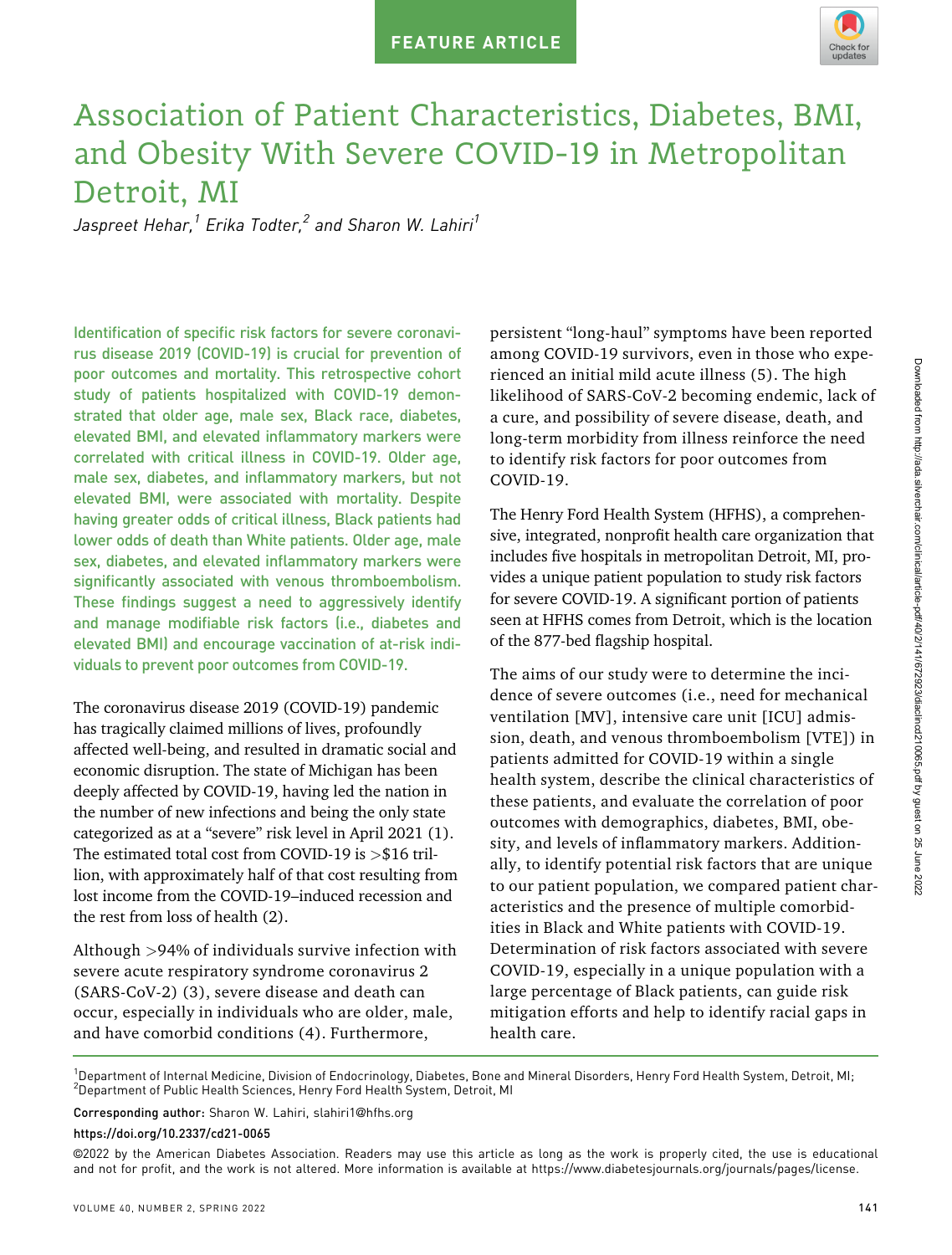### Research Design and Methods

#### Study Design and Participants

This was a retrospective study of electronic medical records (EMRs) of adult patients ( $\geq$ 18 years of age) who were admitted to any of the five hospitals in the HFHS (Henry Ford Hospital in Detroit, Henry Ford West Bloomfield Hospital, Henry Ford Macomb Hospital, Henry Ford Wyandotte Hospital, and Henry Ford Allegiance Health in Jackson, MI) and were diagnosed with COVID-19 by real-time PCR between 1 March and 25 July 2020. Polymerase chain reaction testing was validated and performed on four platforms (NeumoDx 288, Cepheid GeneXpert and Infinity, Hologic Panther, and Diasorin Liaison MDX).

This study was approved by the HFHS's institutional review board. The need for informed consent was waived because this was a retrospective chart review with minimal risk and no intervention.

## Data Collection

Demographic, clinical, laboratory, and outcome data were extracted from EMRs. These included age, sex, race (described as Black or White in the EMRs), BMI, A1C, and the presence of comorbidities, including diabetes, hypertension, chronic kidney disease (CKD), sleep apnea, chronic obstructive pulmonary disease (COPD), coronary artery disease (CAD), stroke, heart failure (HF), cirrhosis, HIV infection, and active malignancy. Additionally, the inflammatory markers p-dimer, ferritin, C-reactive protein (CRP), interleukin 6 (IL-6), and procalcitonin were collected. Primary outcomes evaluated were the need for MV, need for ICU admission, death, and development of VTE.

# Statistical Analysis

Descriptive statistics were used to describe patient demographics, clinical characteristics, and multiple outcomes. Obese, overweight, and at least overweight were defined as BMI  $\geq$ 30.0, 25.0–29.99, and  $\geq$ 25.0 kg/m<sup>2</sup>, respectively. We compared the incidence of comorbid conditions in Black and White patients who had confirmed COVID-19. The average value was used for cases in which patients had multiple BMI or A1C values during their admission. Two-group comparisons using  $\chi^2$  tests and Fisher's exact test (when counts were <5) assessed correlation of race with comorbidities and outcomes.

Multivariate logistic regression models were used to determine whether demographics, A1C >5.7%,

diabetes, elevated BMI categories, or inflammatory markers (p-dimer, ferritin, CRP, IL-6, and procalcitonin) were significantly associated with the four outcomes. Each analysis controlled for the confounders of age, sex, race, diabetes, BMI, and eight additional comorbidities (hypertension, CKD, CAD, stroke, HF, COPD, sleep apnea, and active malignancy). The analyses for A1C >5.7% were controlled for all previously mentioned confounding variables except diabetes. For the BMI categories, multivariate logistic regression models were used to measure the effects of BMI  $\geq$ 30.0,  $\geq$ 25.0, and  $\geq$ 30.0 vs. 25.0–29.99 kg/m<sup>2</sup> on each outcome. In cases with multiple values for the same inflammatory marker during the hospital stay, the earliest value was used. If the inflammatory marker was measured multiple times on the earliest day, then the average value on the earliest day was used. Statistical significance was determined if  $P < 0.05$ . All analyses were performed using SAS 9.4 software (SAS Institute, Cary, NC).

# Results

## Overall Characteristics and Main Outcomes

A total of 8,751 adults hospitalized with COVID-19 between 1 March and 25 July 2020 were included in this cohort study, of whom 682 (7.8%) required MV, 867 (9.9%) were admitted to the ICU, 753 (8.6%) died, and 430 (4.9%) were diagnosed with VTE. Of these patients, 4,447 (50.8%) were Black, 4,951 (56.6%) were women, and  $5,152$  (58.9%) were  $>50$  years of age. Of the patients who had BMI recorded, 2,560 (50.3%) had a BMI  $\geq$ 30.0 kg/m<sup>2</sup>, 1,397 (27.5%) had a BMI of 25.0–29.99 kg/m<sup>2</sup>, and 3,957 (77.8%) had a BMI  $\geq$ 25.0 kg/m<sup>2</sup>. Of the patients who had A1C checked, 1,138 (74.3%) had an A1C >5.7%. Diabetes and hypertension were the most frequent comorbidities (2,068 [23.6%] had diabetes and 1,164 [13.3%] had hypertension). Fewer than 10% had the following comorbidities: CKD in 400 (4.6%), sleep apnea in 125 (1.4%), COPD in 155 (1.8%), CAD in 321 (3.7%), stroke in 100 (1.1%), HF in 310 (3.5%), and malignancy in 300 (3.4%) patients. Fewer than 1% of patients had cirrhosis ( $n = 35$  [0.4%]) or HIV diagnosis ( $n = 11$  [0.1%]). All descriptive data are listed in Table 1.

# Association of Demographics and Comorbidities With Race

Our data suggested a significant association between race (categorized as Black or White) and having multiple comorbid conditions (diabetes, hypertension, CKD, sleep apnea, COPD, CAD, and cirrhosis), an A1C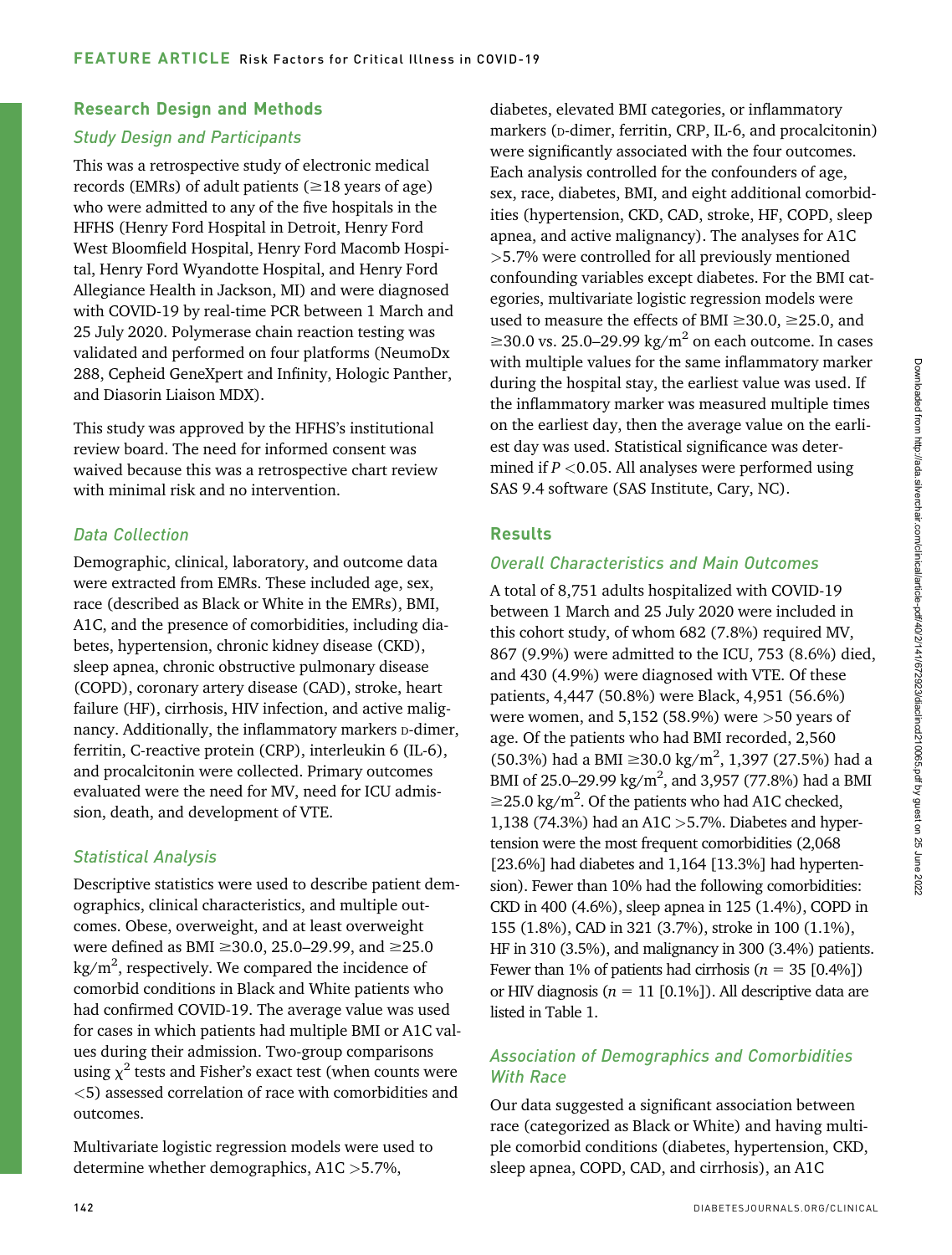| <b>TABLE 1</b> Patient Characteristics and Main Outcomes of |
|-------------------------------------------------------------|
| Patients With COVID-19 ( $N = 8.751$ )                      |
|                                                             |

| Race                                                     |                                |
|----------------------------------------------------------|--------------------------------|
| <b>Black</b>                                             | 4,447 (50.82)                  |
| White                                                    | 3,048 (34.83)                  |
| <b>Other</b>                                             | 1,256 (14.35)                  |
| Sex                                                      |                                |
| Male                                                     | 3,800 (43.42)                  |
| Female                                                   | 4,951 (56.58)                  |
| Age, years                                               |                                |
| 18-29                                                    | 968 (11.06)                    |
| 30-39                                                    | 1,227 (14.02)                  |
| 40-49                                                    | 1,404 (16.04)                  |
| $50 - 59$<br>60-69                                       | 1,745 (19.94)<br>1,541 (17.61) |
| $\geq 70$                                                | 1,866 (21.32)                  |
| Clinical variables                                       |                                |
|                                                          |                                |
| Diabetes                                                 | 2,068 (23.63)                  |
| Hypertension                                             | 1,164 (13.30)                  |
| CKD                                                      | 400 (4.57)                     |
| Sleep apnea                                              | 125 (1.43)                     |
| COPD                                                     | 155 (1.77)                     |
| CAD                                                      | 321 (3.67)                     |
| Stroke                                                   | 100 (1.14)                     |
| НF                                                       | 310 (3.54)                     |
| Cirrhosis                                                | 35 (0.40)                      |
| HIV                                                      | 11 (0.13)                      |
| Active malignancy                                        | 300 (3.43)                     |
| Weight status ( $n = 5,088$ )                            |                                |
| Obesity (BMI $\geq$ 30.0 kg/m <sup>2</sup> )             | 2,560 (50.31)                  |
| Overweight (BMI 25.0-29.99 kg/m <sup>2</sup> )           | 1,397 (27.46)                  |
| At least overweight (BMI $\geq$ 25.0 kg/m <sup>2</sup> ) | 3,957 (77.77)                  |
| A1C > 5.7% ( $n = 1,532$ )                               | 1,138 (74.28)                  |
| <b>Outcomes</b>                                          |                                |
| MV                                                       | 682 (7.8)                      |
| ICU admission                                            | 867 (9.9)                      |
| <b>VTE</b>                                               | 430 (4.9)                      |
| Death                                                    | 753 (8.6)                      |
|                                                          |                                |

Data are  $n$  (%).

>5.7%, a BMI  $\geq$ 25.0 kg/m<sup>2</sup>, and a BMI  $\geq$ 30.0 kg/m<sup>2</sup> in patients with COVID-19. Comparison of Black and White patients revealed that significantly greater percentages of Black patients had a BMI  $\geq$ 25.0 kg/m<sup>2</sup>  $(81.9 \text{ vs. } 71.2\%, P < 0.001), \text{ a BMI } \geq 30.0 \text{ kg/m}^2 \ (57.7)$ vs. 41.5%,  $P < 0.001$ ), an A1C > 5.7% (75.7 vs. 69.7%,  $P = 0.022$ ), diabetes (27.7 vs. 19.9%,  $P < 0.001$ ), hypertension (17.7 vs. 9.5%,  $P < 0.001$ ), CKD (6.2 vs. 3.4%,  $P < 0.001$ , and sleep apnea (2.1 vs. 0.7%,  $P < 0.001$ ). The data also suggested that a smaller proportion of Black patients in this population had COPD, CAD, and cirrhosis compared with White patients. Associations of demographics and comorbidities with race are shown in Table 2.

### Multivariate Regression Analysis of Patient Characteristics and Serious Outcomes

Multivariate logistic regression models were used to determine whether demographic and clinical factors were associated with the four outcomes (MV, ICU admission, death, and VTE). Each analysis was controlled for confounding variables, including age, sex, race, diabetes, BMI, and the eight additional comorbidities listed in STATISTICAL ANALYSIS. Results of multivariate regression analysis are shown in Table 3.

Age and male sex were significantly associated with all four outcomes. For age, odds ratios (ORs) indicated that for every 1-year increase in age, the odds of needing MV rose by a factor of 1.03 (95% CI 1.03–1.04,  $P < 0.0001$ , being admitted to the ICU rose by a factor of 1.02 (95% CI 1.02–1.03,  $P < 0.0001$ ), dying rose by a factor of 1.08 (95% CI 1.07-1.09,  $P < 0.0001$ ), and developing VTE rose by a factor of 1.02 (95% CI 1.01–1.03; P <0.0001). Men were more likely to require MV (OR 2.02, 95% CI 1.70–2.41, P <0.0001), be admitted to the ICU (OR 1.82, 95% CI 1.56–2.13, P <0.0001), die (OR 1.82, 95% CI 1.52–2.19, P <0.0001), and develop VTE (OR 1.29, 95% CI  $1.04-1.60, P = 0.0193$ .

Black patients had significantly greater odds of MV (OR 1.44, 95% CI 1.13–1.83,  $P = 0.0009$ ) and ICU admission (OR 1.43, 95% CI 1.15–1.77,  $P = 0.0002$ ), but not VTE, than White patients. Black patients had significantly lower odds of death than White patients (OR 0.77, 95% CI 0.60–0.97,  $P = 0.0200$ ).

Diabetes was significantly associated with all four outcomes. The presence of diabetes was associated with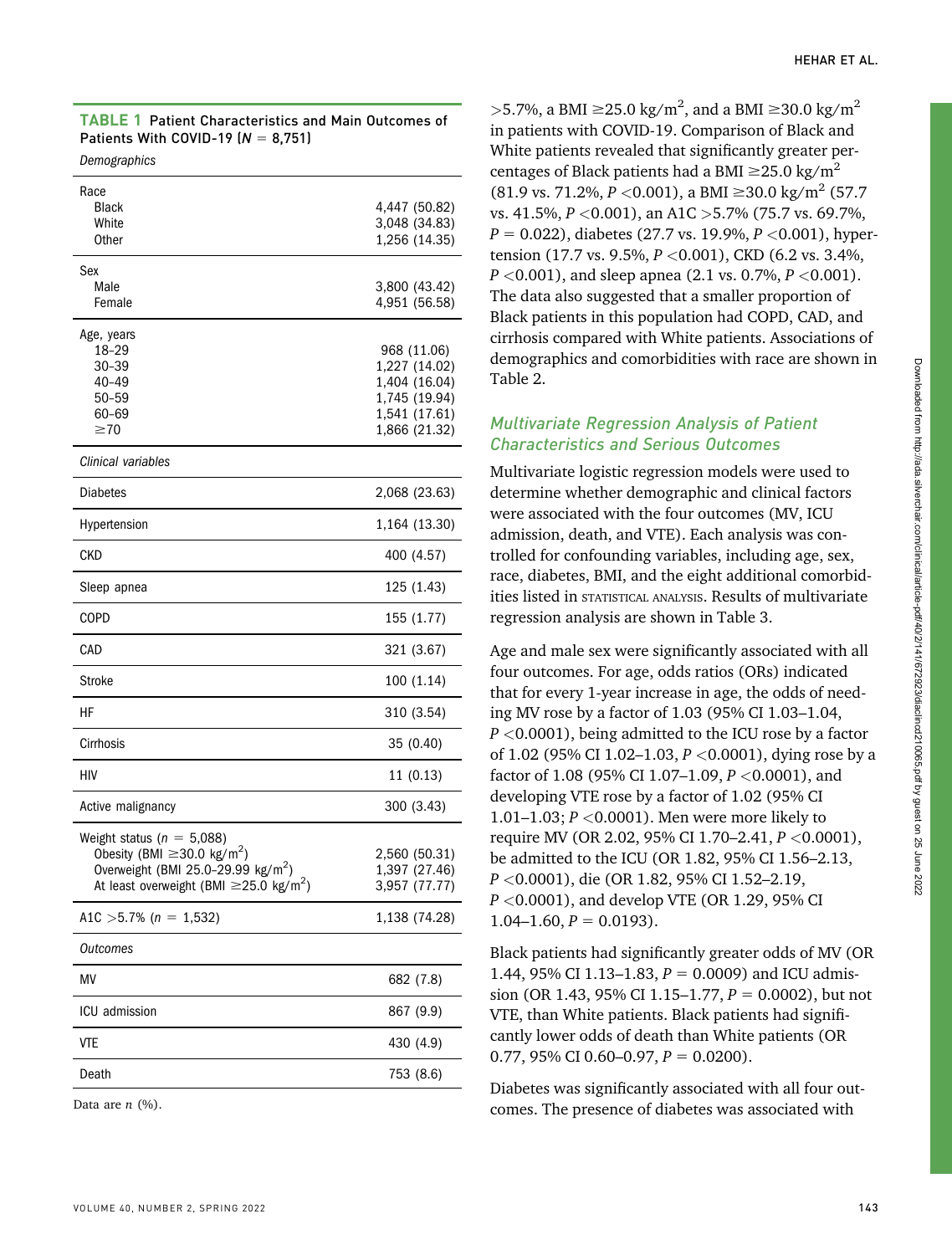|                                                          | <b>Black</b><br>$(n = 4, 447)$ | White<br>$(n = 3,048)$ | p*      |
|----------------------------------------------------------|--------------------------------|------------------------|---------|
| Age $>50$ years                                          | 2,556 (57.5)                   | 1,846 (60.6)           | 0.008   |
| Male sex                                                 | 1,824 (41.0)                   | 1,369 (44.9)           | < 0.001 |
| <b>Diabetes</b>                                          | 1,233 (27.7)                   | 606 (19.9)             | < 0.001 |
| Hypertension                                             | 786 (17.7)                     | 291 (9.5)              | < 0.001 |
| <b>CKD</b>                                               | 275 (6.2)                      | 103(3.4)               | < 0.001 |
| Sleep apnea                                              | 95(2.1)                        | 21(0.7)                | < 0.001 |
| COPD                                                     | 75 (1.7)                       | 75 (2.5)               | 0.019   |
| CAD                                                      | 146 (3.3)                      | 152 (5.0)              | < 0.001 |
| <b>Stroke</b>                                            | 58 (1.3)                       | 36(1.2)                | 0.638   |
| HF                                                       | 179 (4.0)                      | 118 (3.9)              | 0.737   |
| Cirrhosis                                                | 10(0.2)                        | 20(0.7)                | 0.004   |
| HIV                                                      | 9(0.2)                         | 2(0.1)                 | 0.218   |
| Active malignancy                                        | 167 (3.8)                      | 121(4.0)               | 0.635   |
|                                                          | $(n = 2,690)$                  | $(n = 1,779)$          |         |
| At least overweight (BMI $\geq$ 25.0 kg/m <sup>2</sup> ) | 2,202 (81.9)                   | 1,267 (71.2)           | < 0.001 |
| Obese (BMI $\geq$ 30.0 kg/m <sup>2</sup> )               | 1,553 (57.7)                   | 739 (41.5)             | < 0.001 |
|                                                          | $(n = 950)$                    | $(n = 399)$            |         |
| A1C $>5.7%$                                              | 719 (75.7)                     | 278 (69.7)             | 0.022   |

|                | TABLE 2 Associations of Demographics and Comorbidities With Race in Patients With COVID-19 |  |  |  |  |
|----------------|--------------------------------------------------------------------------------------------|--|--|--|--|
| $(N = 7, 495)$ |                                                                                            |  |  |  |  |

Data by racial group are n (%). \*Two-group comparisons were performed with  $\chi^2$  test (or Fisher's exact test when expected cell counts were <5) to determine associations between race/ethnicity (categorized in EMRs as Black or White) and each variable. Statistical significance is determined if  $P < 0.05$ .

MV (OR 2.0, 95% CI 1.68–2.38, P <0.0001), ICU admission (OR 2.01, 95% CI 1.72–2.36, P <0.0001), death (OR 1.50, 95% CI 1.25–1.80,  $P < 0.0001$ ), and VTE (OR 1.47, 95% CI 1.17–1.84,  $P = 0.0009$ ). A1C >5.7% was also significantly associated with MV (OR 1.97, 95% CI 1.28-3.05,  $P = 0.0022$ ) and ICU admission (OR 2.11, 95% CI 1.44–3.07,  $P = 0.0001$ ) but not death or VTE.

Weight categories of being at least overweight (BMI  $\geq$ 25.0 kg/m<sup>2</sup>), obese (BMI  $\geq$ 30.0 kg/m<sup>2</sup>), and obese relative to overweight (BMI 25.0–29.99 kg/m $^2$ ) status were significantly associated with MV (OR 1.84, 95% CI 1.46–2.32,  $P < 0.0001$ ; OR 1.55, 95% CI 1.29–1.86,  $P < 0.0001$ ; and OR 1.31, 95% CI 1.07-1.61,  $P = 0.0096$ , respectively) and ICU admission (OR

1.34, 95% CI 1.10–1.63,  $P = 0.0036$ ; OR 1.40, 95% CI 1.19–1.65, P <0.0001; and OR 1.36, 95% CI 1.12–1.64,  $P = 0.0017$ , respectively). However, none of the weight categories were associated with death or VTE.

#### Multivariate Regression Analysis of Inflammatory Markers and Serious Outcomes

Multivariate logistic regression models analyzed the presence of various inflammatory markers on the four outcomes in all patients, controlling for age, sex, race, diabetes, BMI, and the eight additional comorbidities listed in STATISTICAL ANALYSIS. Results of the multivariate logistic regression are in Table 4.

All inflammatory markers (p-dimer, ferritin, CRP, IL-6, and procalcitonin) were significantly correlated with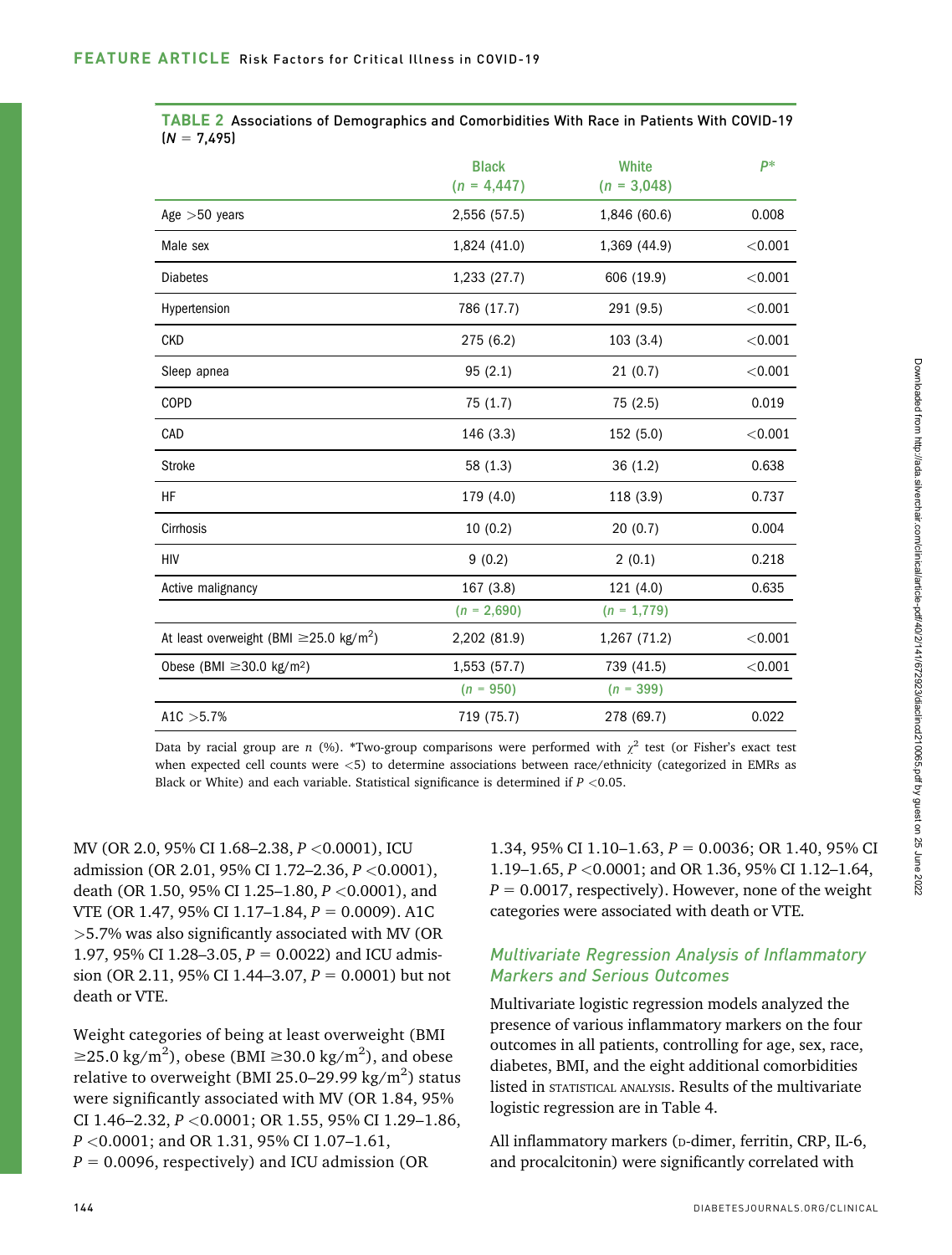| TABLE 3 Multivariate Regression Analysis of Charact                                                                                    |                     |              | teristics of Patients With COVID-19 and Serious Outcomes |              |                     |            |                                                                                                                                                                                                                                                                          |              |
|----------------------------------------------------------------------------------------------------------------------------------------|---------------------|--------------|----------------------------------------------------------|--------------|---------------------|------------|--------------------------------------------------------------------------------------------------------------------------------------------------------------------------------------------------------------------------------------------------------------------------|--------------|
| Variable                                                                                                                               | ≧                   |              | <b>ICU Admission</b>                                     |              | <b>Death</b>        |            | ₿                                                                                                                                                                                                                                                                        |              |
|                                                                                                                                        | OR (95% CI)         | ă            | OR (95% CI)                                              | ă            | OR (95% CI)         | ă          | OR (95% CI)                                                                                                                                                                                                                                                              | ă            |
| Age, years                                                                                                                             | 1.03 (1.03-1.04)    | < 0.0001     | $1.02(1.02 - 1.03)$                                      | < 0.0001     | $1.08(1.07 - 1.09)$ | < 0.0001   | $1.02(1.01 - 1.03)$                                                                                                                                                                                                                                                      | $<$ $0.0001$ |
| Male sex                                                                                                                               | $2.02(1.70 - 2.41)$ | < 0.0001     | $1.82(1.56-2.13)$                                        | $<$ $0.0001$ | $1.82(1.52-2.19)$   | $<$ 0.0001 | $1.29(1.04 - 1.60)$                                                                                                                                                                                                                                                      | 0.0193       |
| Black vs. White race                                                                                                                   | $1.44(1.13-1.83)$   | 0.0009       | $1.43(1.15-1.77)$                                        | 0.0002       | $0.77(0.60 - 0.97)$ | 0.0200     | $0.95(0.71 - 1.27)$                                                                                                                                                                                                                                                      | > 0.99       |
| <b>Diabetes</b>                                                                                                                        | $2.00(1.68 - 2.38)$ | $<$ $0.0001$ | 2.01 (1.72-2.36)                                         | $<\!0.0001$  | 1.50 (1.25-1.80)    | < 0.0001   | $1.47(1.17 - 1.84)$                                                                                                                                                                                                                                                      | 0.0009       |
| At least overweight (BMI ≥25.0 kg/m <sup>2</sup> )                                                                                     | 1.84 (1.46-2.32)    | $<$ $0.0001$ | $1.34(1.10-1.63)$                                        | 0.0036       | $0.90(0.74 - 1.11)$ | 0.3205     | $0.91(0.70 - 1.17)$                                                                                                                                                                                                                                                      | 0.4450       |
| Obese (BMI $\geq$ 30.0 kg/m <sup>2</sup> )                                                                                             | 1.55 (1.29-1.86)    | < 0.0001     | 1.40 (1.19-1.65)                                         | $<$ $0.0001$ | $1.09(0.90 - 1.32)$ | 0.4010     | $1.13(0.90 - 1.41)$                                                                                                                                                                                                                                                      | 0.3051       |
| overweight (BMI 25.0-29.99 kg/m <sup>2</sup> )†<br>Obese (BMI $\geq$ 30.0 kg/m <sup>2</sup> ) vs.                                      | 1.31 (1.07-1.61)    | 0.0096       | $1.36(1.12 - 1.64)$                                      | 0.0017       | $1.17(0.93 - 1.46)$ | 0.1843     | $1.24(0.94 - 1.62)$                                                                                                                                                                                                                                                      | 0.127        |
| determined if $P < 0.05$ . TResults for obese versus overweight re<br>*Multivariate logistic regression controlled for age, sex, race, |                     |              |                                                          |              |                     |            | diabetes, BMI, hypertension, CKD, CAD, stroke, HF, COPD, sleep apnea, and active malignancy. Statistical significance was<br>epresent the odds of the outcome for those who are obese (BMI $\geq$ 30.0 kg/m <sup>2</sup> ) relative to the odds of the outcome for those |              |

Downloaded from http://ada.silverchair.com/clinical/article-pdf/40/2/141/672923/diaclincd210065.pdf by guest on 25 June 2022

Downloaded from http://ada.silverchair.com/clinical/article-pdf/40/2/141/672923/diaclincd210065.pdf by guest on 25 June 2022

risk of MV and death in all patients. All inflammatory markers except IL-6 were significantly correlated with ICU admission in all patients. D-dimer, CRP, and procalcitonin were associated with VTE in all patients, whereas IL-6 and ferritin were not.

#### **Discussion**

who are overweight (BMI 25.0–29.99 kg/m<sup>2</sup>).

who are overweight (BMI 25.0-29.99 kg/m<sup>2</sup>).

This retrospective cohort study of patients hospitalized with COVID-19 within a large health system in metropolitan Detroit showed that older age, male sex, Black race, diabetes, elevated BMI, and elevated inflammatory markers were correlated with critical illness in COVID-19. Older age, male sex, diabetes, and inflammatory markers, but not elevated BMI, were associated with mortality. Despite having greater odds of critical illness, Black patients had lower odds of death than White patients. Older age, male sex, diabetes, and elevated inflammatory markers were significantly associated with VTE.

#### Incidence of Poor Outcomes From COVID-19

Fewer than 10% of our study population was found to require MV or ICU admission, to be diagnosed with VTE, or to die. In contrast, the Centers for Disease Control and Prevention (CDC) estimated that 12% (age  $\langle$  50 years) to 21.6% (age  $>$  50 years) of patients with COVID-19 needed MV,  $23.8\%$  (age  $<$  50 years) to 35.7% (age >50 years) required ICU admission, and 2.4% (age <50 years) to 18.3% (age >50 years) died (3). Overall, VTE incidence is estimated to be 21% (6). The incidence of poor outcomes was lower that CDC estimates in our study, possibly because of earlier intervention with more effective therapies, the large proportion of patients <50 years of age, and effective transition of care from in-person to virtual. Our study included patients who were admitted a few months into the pandemic, when rapidly evolving treatment algorithms started to include regular use of corticosteroids, prone positioning in the ICU, anticoagulation therapy, and use of remdesivir. A large proportion (40%) of our study population was relatively young (<50 years of age), which may partially explain the lower incidence of severe outcomes. HFHS also has a well-established EMR system and had been offering virtual visits before the pandemic, resulting in a smooth and immediate transition to virtual outpatient visits and continued access to health care when the pandemic began, possibly contributing to improved management of comorbid conditions and lower incidence of poor outcomes.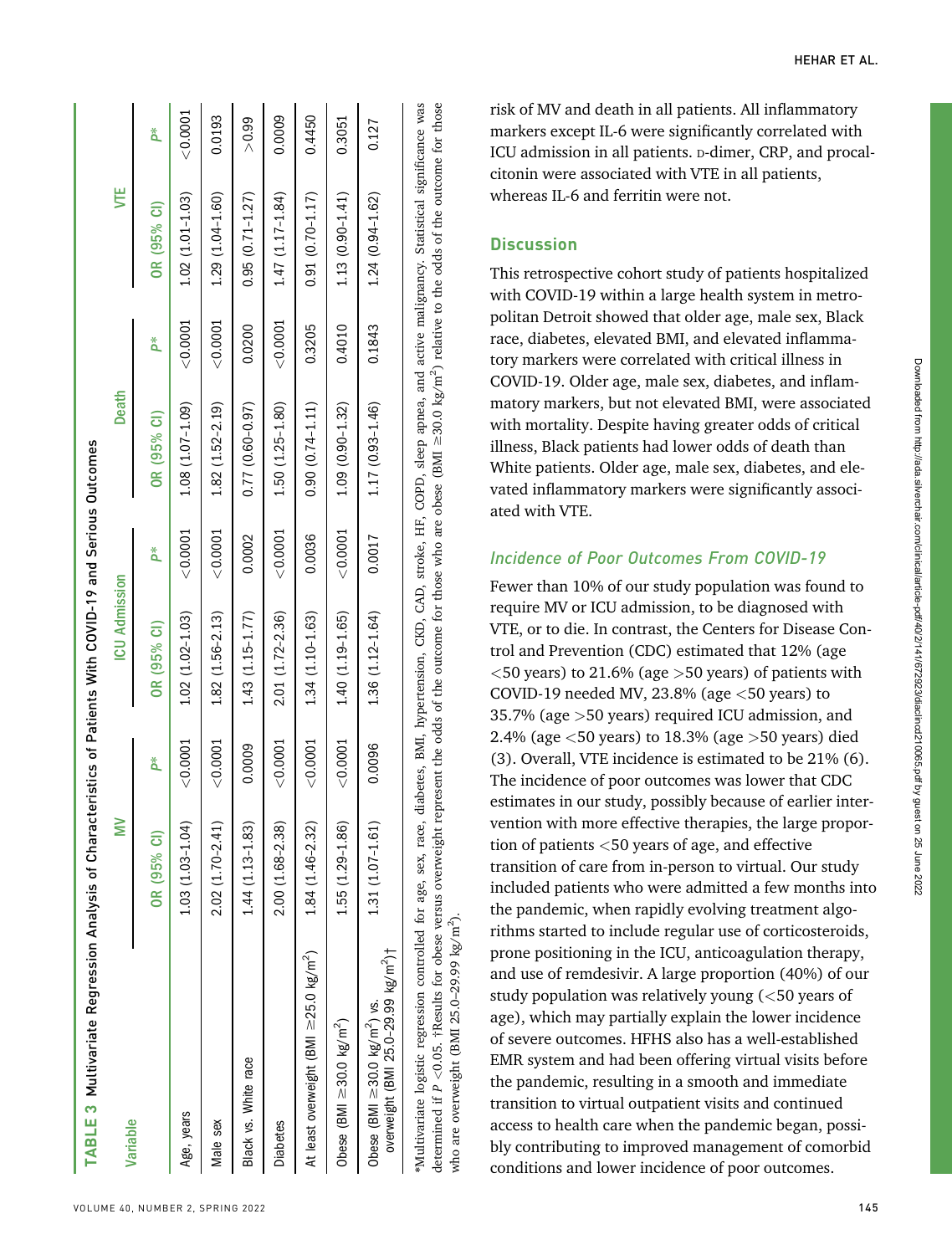| <b>Outcome</b> | <b>Inflammatory Marker</b> | <b>Unit Change</b> | OR (95% CI)       | P          |
|----------------|----------------------------|--------------------|-------------------|------------|
| MV             |                            |                    |                   |            |
|                | <sub>D</sub> -Dimer        | 1                  | $1.06(1.04-1.08)$ | $<$ 0.0001 |
|                | Ferritin                   | 100                | $1.02(1.01-1.02)$ | $<$ 0.0001 |
|                | <b>CRP</b>                 | 1                  | $1.07(1.06-1.08)$ | $<$ 0.0001 |
|                | $IL-6$                     | 10                 | $1.02(1.01-1.03)$ | 0.0021     |
|                | Procalcitonin              | 1                  | $1.03(1.01-1.04)$ | < 0.0001   |
| ICU admission  |                            |                    |                   |            |
|                | <sub>D</sub> -Dimer        | 1                  | $1.07(1.05-1.08)$ | $<$ 0.0001 |
|                | Ferritin                   | 100                | $1.01(1.01-1.02)$ | $<$ 0.0001 |
|                | <b>CRP</b>                 | 1                  | $1.06(1.05-1.07)$ | $<$ 0.0001 |
|                | $IL-6$                     | 10                 | $1.01(1.00-1.02)$ | 0.2506     |
|                | Procalcitonin              | 1                  | $1.02(1.01-1.03)$ | 0.0003     |
| Death          |                            |                    |                   |            |
|                | <sub>D</sub> -Dimer        | $\mathbf{1}$       | $1.06(1.04-1.07)$ | $<$ 0.0001 |
|                | Ferritin                   | 100                | $1.01(1.01-1.02)$ | $<$ 0.0001 |
|                | <b>CRP</b>                 | 1                  | $1.05(1.04-1.07)$ | $<$ 0.0001 |
|                | $IL-6$                     | 10                 | $1.01(1.00-1.02)$ | 0.0067     |
|                | Procalcitonin              | 1                  | $1.04(1.03-1.05)$ | < 0.0001   |
| <b>VTE</b>     |                            |                    |                   |            |
|                | <sub>D</sub> -Dimer        | $\mathbf{1}$       | $1.10(1.08-1.12)$ | $<$ 0.0001 |
|                | Ferritin                   | 100                | $1.00(0.99-1.01)$ | 0.3518     |
|                | <b>CRP</b>                 | 1                  | $1.02(1.01-1.03)$ | 0.0094     |
|                | $IL-6$                     | 10                 | $1.00(1.00-1.00)$ | 0.7546     |
|                | Procalcitonin              | 1                  | $1.01(1.00-1.03)$ | 0.0201     |

#### TABLE 4 Multivariate Regression Analysis of Inflammatory Markers in Patients With COVID-19 and Serious Outcomes

Multivariate logistic regression models evaluated whether inflammatory markers (p-dimer, ferritin, CRP, IL-6, and procalcitonin) were associated with each outcome while controlling for age, sex, race, diabetes, BMI, hypertension, CKD, CAD, stroke, HF, COPD, sleep apnea, and active malignancy. In cases with multiple values for the same inflammatory marker during the hospital stay, the earliest value was used. If the inflammatory marker was measured multiple times on the earliest day, then the average value on the earliest day was used. Statistical significance was determined if  $P < 0.05$ .

# Age and Outcomes From COVID-19

CDC data show that the risk of hospitalization and death from COVID-19 increases with age, starting even at 18 years of age, and that a striking increase in risk starts in the 65- to 74-year age range, with the highest risk noted for those  $\geq$ 85 years of age (up to 8,700-fold higher risk) (7). Our data revealed increased odds of MV and ICU admission, death, and VTE per age year, corroborating the CDC data analysis and findings from studies reporting older age to be associated with higher risk of hospital admission (8,9), higher mortality (10–15), and risk of MV (11,16).

Comparisons between studies is difficult because of the heterogeneity of age categories and outcomes studied. Many studies adjusted for some confounders in their analyses, but usually fewer than in our study, perhaps resulting in the lower ORs we observed (1.03–1.08) relative to other studies in similar health care settings with a similar patient population (1.73–5.3) (11,15,17). The only meta-analysis specifically evaluating the effect of age on outcomes included 12 studies, all from China, and emphasized the importance of adjusting for confounders. These authors found significant bias in results and a marked decrease in the influence of age on COVID-19 disease severity and mortality after adjustment for important age-related risk factors (18). We controlled for 13 risk factors and still found a significant association of increasing age with severe disease and mortality.

The etiology of an age-related effect on poor outcomes in patients with COVID-19 has been described to be related to increasing baseline inflammation, possibly resulting from increasing levels of senescent cells with age. Senescent cells can activate endothelial cells lining capillaries in the lungs and increase expression of natural killer cell receptor ligands that recruit natural killer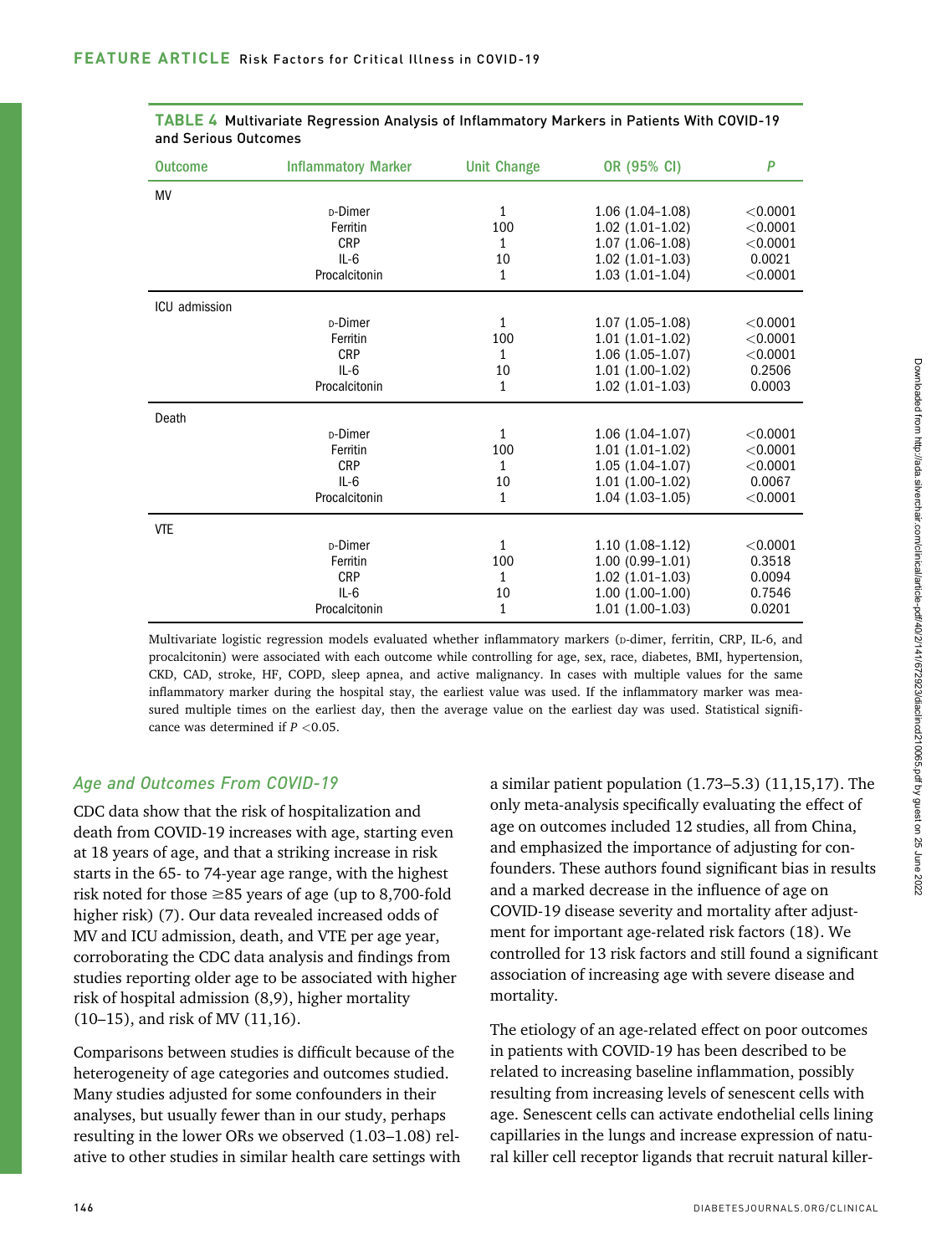like T cells, which cause collateral lung destruction (19).

# Male Sex and Outcomes From COVID-19

Male sex has been associated with higher risks of hospital admission and critical illness from COVID-19 (1.3–2 times greater) (8,13,20–22), as well as higher case fatality rate (1.46–1.7 times greater) than for women (16,20–25). Our results similarly found that male sex, controlling for multiple confounders, was significantly associated with all four severe outcomes (ORs 1.29–2.02).

Male predominance of deaths was also observed in previous epidemics from SARS-CoV and Middle East respiratory syndrome (26–28). Postulated underlying etiologies include sex-biased expression of the virus entry receptor angiotensin-converting enzyme 2 (ACE2) and regulation of cellular transmembrane serine protease 2 (the enzyme that primes the spike protein of the virus), which could increase the susceptibility of men to SARS-CoV-2 compared with women (25). Furthermore, differences based on sex may exist in innate immunity, possibly related to the location of immune regulatory genes on the second X chromosome and higher  $CD4+$ lymphocytes (and therefore better viral clearance), higher antibody production, higher protective levels of estrogen, and lower production of inflammatory IL-6 in women compared with men (29).

# Black Race and Outcomes From COVID-19

The literature to date provides strong evidence that Black patients have higher incidences of SARS-CoV-2 infection and hospitalization for COVID-19 compared with White patients. Data on severe outcomes and mortality in Black compared with White patients are less clear; some studies and meta-analyses have found an association of Black race with more severe disease (MV) (14) and COVID-19–related death (13,30–32) compared with White race, whereas other studies have not found any differences (14,33–35).

Our study includes a large percentage of Black patients (50%), consistent with the large Black population in Detroit (78.3%) (36). Our results suggested a significant association of Black race with critical illness, but not increased mortality, relative to White patients, adding to the mixed findings in the literature on this topic. The lack of association of Black race with higher mortality is similar to findings from three studies that had similar geographic and racial demographics to our study

In contrast to other studies, our study also looked at specific differences in the presence of comorbid conditions in Black compared with White patients, finding that Black patients had a significantly higher prevalence of elevated BMI, A1C >5.7%, diabetes, hypertension, CKD, and sleep apnea than White patients. Because we controlled for a variety of comorbidities and other variables (age, sex, race, diabetes, and BMI), the association between Black race and greater odds of critical illness relative to White race may be explained by other variables such as lower socioeconomic status and decreased access to health care or health insurance. We did not evaluate for these factors, but based on 2019 U.S. Census Bureau data for Detroit, 35% of people in this majority Black city are in poverty, and 9.6% of the population do not have health insurance (36), suggesting that socioeconomic hardships are prevalent and likely to contribute to poor health and outcomes.

# Diabetes and Outcomes From COVID-19

High prevalence rates of diabetes (22–38.4%) have been found in patients hospitalized for COVID-19 in the United States and other countries (8,15,17,37–41), and meta-analyses have demonstrated that the prevalence of diabetes is higher in patients with more severe COVID-19 (42). Our study cohort had a similar diabetes prevalence (23.6%). Prevalence of A1C >5.7% in our study population was even higher (74.3%) among the 1,532 patients who had A1C measured. Reported rates of diabetes and prediabetes in the general U.S. population (10.5 and 34.5%, respectively) are lower than in studies of patients with COVID-19 (43), pointing to a likely relationship between diabetes and prediabetes and severe COVID-19.

The association of diabetes with critical illness and mortality in our study (ORs 1–2) is similar to reports in the literature of a 1.5- to 4.6-fold higher risk of mortality and a 2- to 2.7-fold higher risk of severe disease in patients with COVID-19 and diabetes than in COVID-19 patients without diabetes (10,40,44–52). Our results are consistent with those of previous smaller studies of shorter duration conducted in our health system (17,37). The results from a well-cited multicenter study of patients with diabetes who were hospitalized with COVID-19 in France did not find glycemic control to be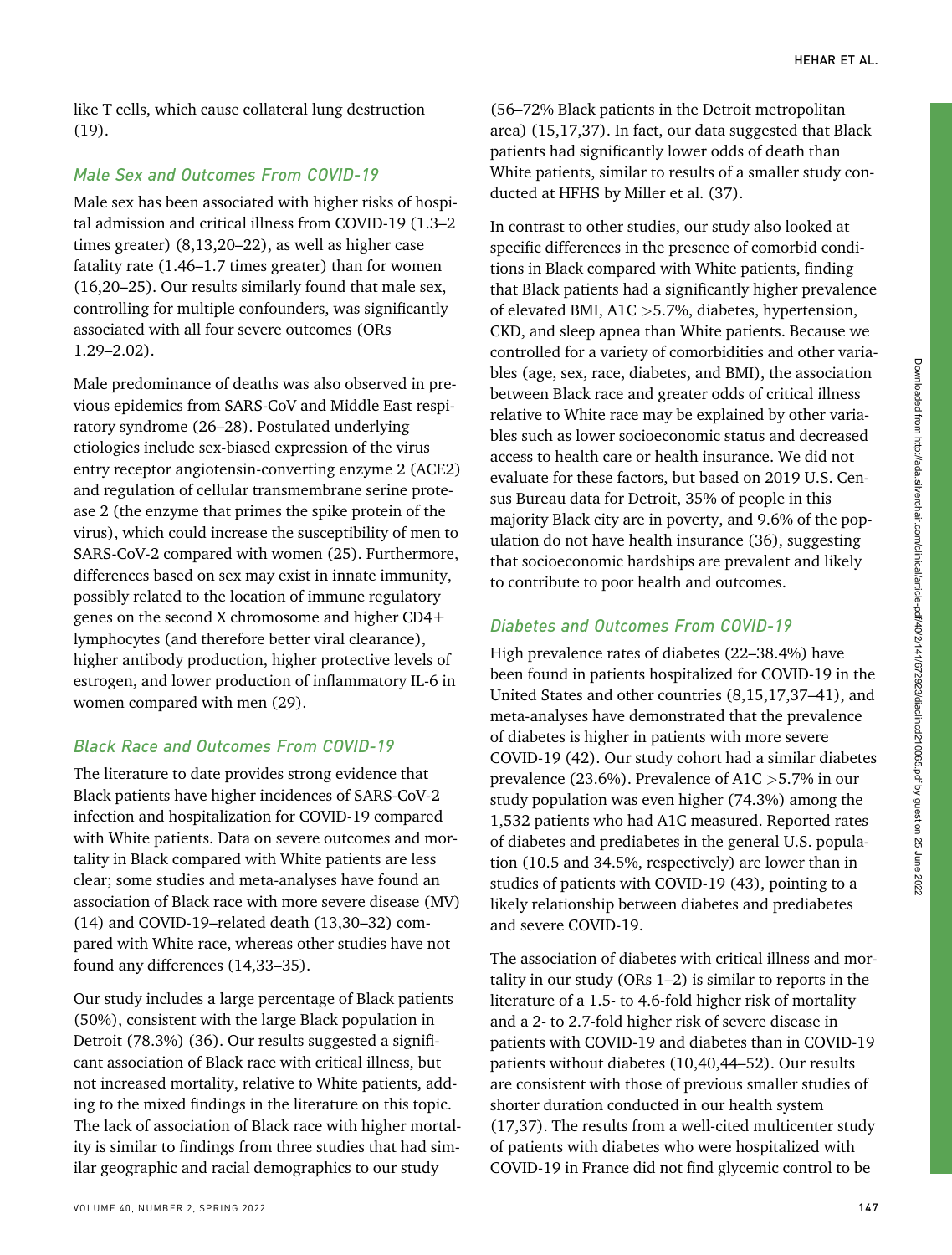an independent predictor of mortality, which contrasts with our study and with published meta-analyses, but 20.3% required MV and 10.6% died as early as 7 days after admission, still suggesting an association of diabetes with poor outcomes (53).

Less has been published on prediabetes (A1C 5.7 to  $\langle 6.5\% \rangle$  or A1C  $\geq$ 5.7% and outcomes in COVID-19. Smaller studies with 184–453 patients found an association of prediabetes with MV, ICU admission, and mortality (54–56) and an association of A1C  $\geq$ 5.7%, with higher markers of inflammation and coagulability and lower oxygen saturation (57). The presence of A1C >5.7% in our cohort was found to be associated with MV and ICU admission, but not death. A possible explanation for why elevated A1C was not found to be associated with mortality is that A1C cannot evaluate for glycemic variability and higher glucose levels seen during acute illness, both of which are known to contribute to poor outcomes. Elevated fasting plasma glucose levels have been found to be a better predictor of infection severity and mortality than A1C in COVID-19 patients (55). Comparing studies is difficult because of differences in A1C categories and cutoffs and measured outcomes. Our study differs from previous ones by its inclusion of a larger patient cohort (1,532 patients) who had A1C measured.

Postulated reasons for poor outcomes in COVID-19 in patients with elevated A1C and diabetes include the associations of diabetes with older age, other comorbidities, chronic inflammation, higher inflammatory markers, and a prothrombotic state (10,44,48). Higher levels of inflammation-related biomarkers (IL-6, erythrocyte sedimentation rate, CRP, serum ferritin, D-dimer, and fibrinogen) found in patients with COVID-19 and diabetes (58,59) may predispose to an inflammatory cytokine storm, impaired T-cell responses, lung injury, and possibly increased infectivity related to abnormal ACE2 expression and increased furin, all of which are potential underlying mechanisms of more severe COVID-19 in diabetes (60,61).

Our findings provide evidence to support greater diabetes screening and use of A1C to detect and allow earlier treatment of prediabetes and diabetes during the COVID-19 pandemic to prevent poor outcomes.

# BMI and Outcomes From COVID-19

Studies of COVID-19 have described a prevalence of obesity in patients that ranges from 16.3% in Italy to

57.6% in Detroit (8,17,37–39,62–64). Higher obesity prevalence rates have been found in U.S. studies, especially in Detroit (17,37), as reported in our study, with 50.3% of patients in the obese range. Higher obesity prevalence in hospitalized COVID-19 patients than in the general U.S. and Michigan populations (42.4 and 36% in 2017–2018, respectively) (65) suggests an association of obesity with more severe disease. On the other hand, the prevalence of being merely overweight in hospitalized COVID-19 patients (21–37% in various studies; 27.5% in our study cohort) (8,53,66,67) has not been found to be much higher than the general population (31.1% in the United States in 2017–2018 [68] and 34.9% in Michigan in 2014 [69]).

Our results demonstrated that obesity and elevated BMI starting even at  $\geq$ 25.0 kg/m<sup>2</sup> (overweight levels) were significantly associated with the need for MV and ICU admission, but not with death or VTE. Most published reports support the association of obesity with critical illness (MV, ICU admission, and acute respiratory distress syndrome) (8,39,40,53,67,70–74), but the association of being overweight with critical illness is less consistent, with only some studies finding a relationship of being overweight with MV (53,66), but not others (8,67,75). The relationship of higher BMI and death in COVID-19 patients is also not clear. Most studies, including a meta-analysis of 33 studies on obesity and COVID-19, the CORONADO (Coronavirus SARS-CoV-2 and Diabetes Outcomes) study of patients with diabetes and COVID-19, a recent Chinese study, and two large studies from New York, found an association of obesity with higher risk of death (8,53,66,67,70); however, several U.S. studies did not find obesity to be associated with mortality from COVID-19 (15,37,39,40). Being overweight was not found to be associated with higher risk of death in the few studies evaluating this weight category (8,66,67). Our results add to this variable literature, supporting the findings that obesity and elevated BMI starting even at the overweight category are associated with critical illness but not death. More research on the effects of weight and BMI on COVID-19 mortality needs to be done.

Molecular mechanisms linking obesity with poor prognosis from COVID-19 include 1) alteration in adipose tissue resulting in a proinflammatory state with increased secretion of cytokines (monocyte chemoattractant protein-1, tumor necrosis factor- $\alpha$ , IL-1 $\beta$ , IL-6, and interferon- $\gamma$ ), contributing to risk of cytokine storm; 2) upregulation of ACE2, the functional receptor for SARS-CoV-2, and dipeptidyl peptidase 4, another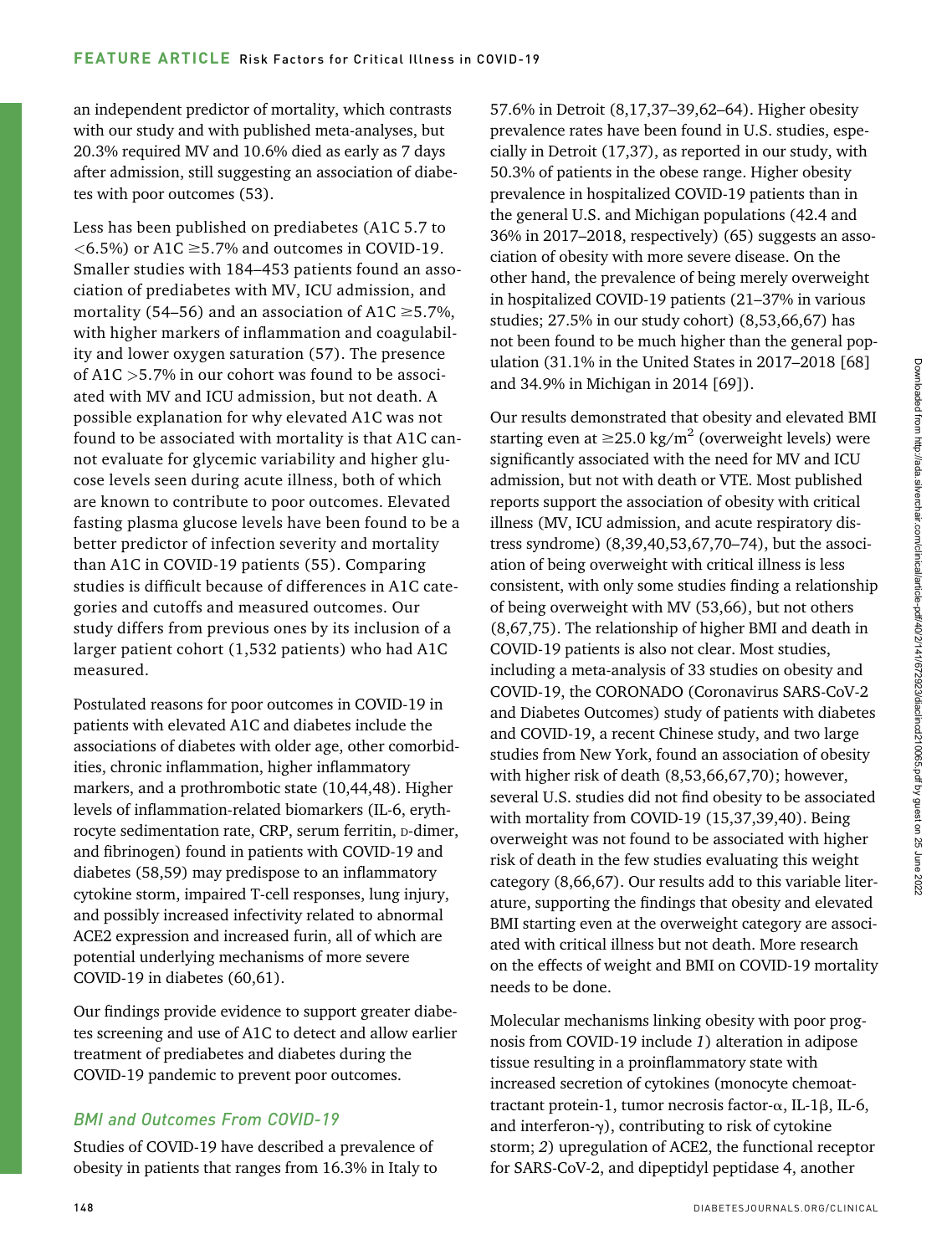potential SARS-CoV-2 receptor, facilitating virus entry and a severe inflammatory and immune response; and 3) expression of furin, a priming protease for SARS-CoV-2 in vascular endothelial cells, which may contribute to inflammation, damage to vascular endothelium, and coagulopathy (76). Also, obesity negatively affects lung function through mechanical/restrictive means and excess inflammation (76).

## Inflammatory Markers and Outcomes From COVID-19

Many studies, including several meta-analyses, have shown a relationship between higher levels of proinflammatory markers such as CRP, IL-6, erythrocyte sedimentation rate, procalcitonin, ferritin, and p-dimer and more severe disease and mortality from COVID-19 (8,39,44,77–83). However, not all studies have shown a strong correlation between inflammatory markers and clinical outcomes in COVID-19 (84,85). Our results added to the literature supporting the inflammatory state as a major mechanism of severe COVID-19.

#### Limitations

Our study has several limitations, including its retrospective design. The study population included only patients hospitalized for COVID-19 in one health care system. This cohort may have had additional risk factors for admission that were not measured in this study, such as socioeconomic status or work and home situations, all of which may contribute to severity of illness. Because patients admitted to the hospital tend to be sicker and to have comorbidities, the cohort may not be representative of the general population. Because data collected on patient clinical variables was based on International Classification of Diseases, 10th revision, diagnosis codes, some diagnoses may have been missed if the diagnosis or code was not entered for a patient. Data on BMI and A1C were not present for all patients, although we still had  $>5,000$ patients with BMI recorded and >1,500 with A1C results. We used diagnosis of diabetes instead of elevated A1C, as this method captured more patients with diabetes. Analysis by A1C should be further investigated in large observational studies because of the potential for gathering incomplete data and potential skewing of results, since A1C tends to be measured only in those predicted to have high levels.

#### Conclusion

This large retrospective study identified older age, male sex, Black race, diabetes, elevated BMI, and elevated

inflammatory markers as potential risk factors for severe COVID-19. Our findings emphasize the need to 1) better identify patients with prediabetes and diabetes through screening with A1C, 2) check for elevated BMI in all patients, and 3) more aggressively address and treat these conditions to reduce risk. The urgency to identify and address diabetes and elevated BMI during and after the pandemic is evident from data indicating that 42% of adults gained almost 30 lb, and almost half delayed or canceled health care services during the pandemic (86). Recently published recommendations for the management of diabetes and obesity during COVID-19 can help providers mitigate risk (87,88). Furthermore, our results indicate a need to work to reduce disparities in health care for Black patients. Increasing the use of telemedicine may help to improve health care equity and reduce barriers. Vaccinations are also now widely available and should be encouraged for those at risk for severe COVID-19, given current lack of definitive treatment for this new infectious disease.

#### ACKNOWLEDGMENTS

The authors thank Karla Passalacqua, PhD, of Henry Ford Hospital for her editorial assistance with the manuscript.

#### DUALITY OF INTEREST

No potential conflicts of interest relevant to this article were reported.

#### AUTHOR CONTRIBUTIONS

J.H. researched the data, contributed to writing the manuscript, and reviewed the manuscript. E.T. contributed to the statistical analysis of the data and reviewed and edited the manuscript. S.W.L. researched the data, wrote the manuscript, and reviewed and edited the manuscript. S.W.L. is the guarantor of this work and, as such, had full access to all the data in the study and take responsibility for the integrity of the data and the accuracy of the data analysis.

#### **REFERENCES**

1. Johns Hopkins University and Medicine. Coronavirus resource center. Available from [https://coronavirus.jhu.edu.](https://coronavirus.jhu.edu) Accessed 11 June 2021

2. Cutler DM, Summers LH. The COVID-19 pandemic and the \$16 trillion virus. JAMA 2020;324:1495–1496

3. Centers for Disease Control and Prevention. COVID-19 pandemic planning scenarios. Available from [https://www.](https://www.cdc.gov/coronavirus/2019-ncov/hcp/planning-scenarios.html) [cdc.gov/coronavirus/2019-ncov/hcp/planning-scenarios.](https://www.cdc.gov/coronavirus/2019-ncov/hcp/planning-scenarios.html) [html](https://www.cdc.gov/coronavirus/2019-ncov/hcp/planning-scenarios.html). Accessed 22 October 2020

4. Zheng Z, Peng F, Xu B, et al. Risk factors of critical & mortal COVID-19 cases: a systematic literature review and meta-analysis. J Infect 2020;81:e16–e25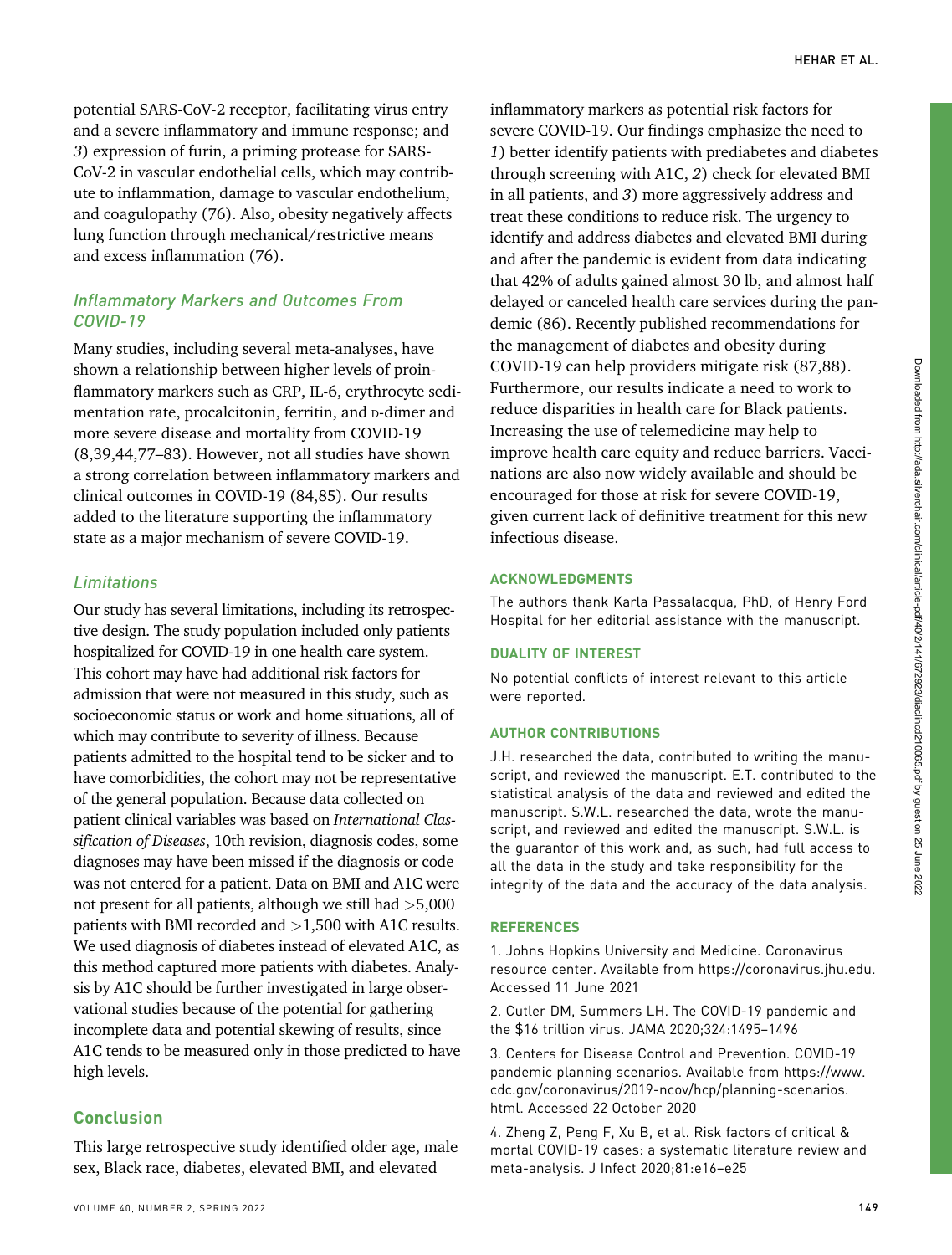5. Centers for Disease Control and Prevention. Post-COVID conditions: information for healthcare providers. Available from [https://www.cdc.gov/coronavirus/2019-ncov/hcp/](https://www.cdc.gov/coronavirus/2019-ncov/hcp/clinical-care/late-sequelae.html) [clinical-care/late-sequelae.html.](https://www.cdc.gov/coronavirus/2019-ncov/hcp/clinical-care/late-sequelae.html) Accessed 11 March 2021

6. Malas MB, Naazie IN, Elsayed N, Mathlouthi A, Marmor R, Clary B. Thromboembolism risk of COVID-19 is high and associated with a higher risk of mortality: a systematic review and meta-analysis. EClinicalMedicine 2020; 29:100639

7. Centers for Disease Control and Prevention. Risk for COVID-19 infection, hospitalization, and death by age group. Available from [https://www.cdc.gov/coronavirus/2019-ncov/](https://www.cdc.gov/coronavirus/2019-ncov/covid-data/investigations-discovery/hospitalization-death-by-age.html) [covid-data/investigations-discovery/hospitalization-death](https://www.cdc.gov/coronavirus/2019-ncov/covid-data/investigations-discovery/hospitalization-death-by-age.html)[by-age.html.](https://www.cdc.gov/coronavirus/2019-ncov/covid-data/investigations-discovery/hospitalization-death-by-age.html) Accessed 23 May 2021

8. Petrilli CM, Jones SA, Yang J, et al. Factors associated with hospital admission and critical illness among 5279 people with coronavirus disease 2019 in New York City: prospective cohort study. BMJ 2020;369:m1966

9. Gottlieb M, Sansom S, Frankenberger C, Ward E, Hota B. Clinical course and factors associated with hospitalization and critical illness among COVID-19 patients in Chicago, Illinois. Acad Emerg Med 2020;27:963–973

10. Zhou F, Yu T, Du R, et al. Clinical course and risk factors for mortality of adult inpatients with COVID-19 in Wuhan, China: a retrospective cohort study. Lancet 2020;395:1054–1062

11. Palaiodimos L, Kokkinidis DG, Li W, et al. Severe obesity, increasing age and male sex are independently associated with worse in-hospital outcomes, and higher inhospital mortality, in a cohort of patients with COVID-19 in the Bronx, New York. Metabolism 2020;108:154262

12. Fox T, Ruddiman K, Lo KB, et al. The relationship between diabetes and clinical outcomes in COVID-19: a single-center retrospective analysis. Acta Diabetol 2021;58:33–38

13. Williamson EJ, Walker AJ, Bhaskaran K, et al. Factors associated with COVID-19-related death using OpenSAFELY. Nature 2020;584:430–436

14. Ioannou GN, Locke E, Green P, et al. Risk factors for hospitalization, mechanical ventilation, or death among 10 131 US veterans with SARS-CoV-2 infection. JAMA Netw Open 2020;3:e2022310

15. Imam Z, Odish F, Gill I, et al. Older age and comorbidity are independent mortality predictors in a large cohort of 1305 COVID-19 patients in Michigan, United States. J Intern Med 2020;288:469–476

16. Fried MW, Crawford JM, Mospan AR, et al. Patient characteristics and outcomes of 11 721 patients with coronavirus disease 2019 (COVID-19) hospitalized across the United States. Clin Infect Dis 2021;72:e558–e565

17. Suleyman G, Fadel RA, Malette KM, et al. Clinical characteristics and morbidity associated with coronavirus disease 2019 in a series of patients in Metropolitan Detroit. JAMA Netw Open 2020;3:e2012270

18. Romero Starke K, Petereit-Haack G, Schubert M, et al. The age-related risk of severe outcomes due to COVID-19

infection: a rapid review, meta-analysis, and metaregression. Int J Environ Res Public Health 2020;17:5974

19. Akbar AN, Gilroy DW. Aging immunity may exacerbate COVID-19. Science 2020;369:256–257

20. Gebhard C, Regitz-Zagrosek V, Neuhauser HK, Morgan R, Klein SL. Impact of sex and gender on COVID-19 outcomes in Europe. Biol Sex Differ 2020;11:29

21. Galbadage T, Peterson BM, Awada J, et al. Systematic review and meta-analysis of sex-specific COVID-19 clinical outcomes. Front Med (Lausanne) 2020;7:348

22. Ortolan A, Lorenzin M, Felicetti M, Doria A, Ramonda R. Does gender influence clinical expression and disease outcomes in COVID-19? A systematic review and metaanalysis. Int J Infect Dis 2020;99:496–504

23. Dudley JP, Lee NT. Disparities in age-specific morbidity and mortality from SARS-CoV-2 in China and the Republic of Korea. Clin Infect Dis 2020;71:863–865

24. Jin JM, Bai P, He W, et al. Gender differences in patients with COVID-19: focus on severity and mortality. Front Public Health 2020;8:152

25. Scully EP, Haverfield J, Ursin RL, Tannenbaum C, Klein SL. Considering how biological sex impacts immune responses and COVID-19 outcomes. Nat Rev Immunol 2020;20:442–447

26. Karlberg J, Chong DS, Lai WY. Do men have a higher case fatality rate of severe acute respiratory syndrome than women do? Am J Epidemiol 2004;159:229–231

27. Leong HN, Earnest A, Lim HH, et al. SARS in Singapore: predictors of disease severity. Ann Acad Med Singap 2006;35:326–331

28. Alghamdi IG, Hussain II, Almalki SS, Alghamdi MS, Alghamdi MM, El-Sheemy MA. The pattern of Middle East Respiratory Syndrome coronavirus in Saudi Arabia: a descriptive epidemiological analysis of data from the Saudi Ministry of Health. Int J Gen Med 2014;7:417–423

29. Conti P, Younes A. Coronavirus COV-19/SARS-CoV-2 affects women less than men: clinical response to viral infection. J Biol Regul Homeost Agents 2020;34:339–343

30. Golestaneh L, Neugarten J, Fisher M, et al. The association of race and COVID-19 mortality. EClinicalMedicine 2020;25:100455

31. El Chaar M, King K, Galvez Lima A. Are black and Hispanic persons disproportionately affected by COVID-19 because of higher obesity rates? Surg Obes Relat Dis 2020; 16:1096–1099

32. Mackey K, Ayers CK, Kondo KK, et al. Racial and ethnic disparities in COVID-19-related infections, hospitalizations, and deaths: a systematic review. Ann Intern Med 2021; 174:362–373

33. Price-Haywood EG, Burton J, Fort D, Seoane L. Hospitalization and mortality among black patients and white patients with Covid-19. N Engl J Med 2020;382: 2534–2543

34. Yehia BR, Winegar A, Fogel R, et al. Association of race with mortality among patients hospitalized with coronavirus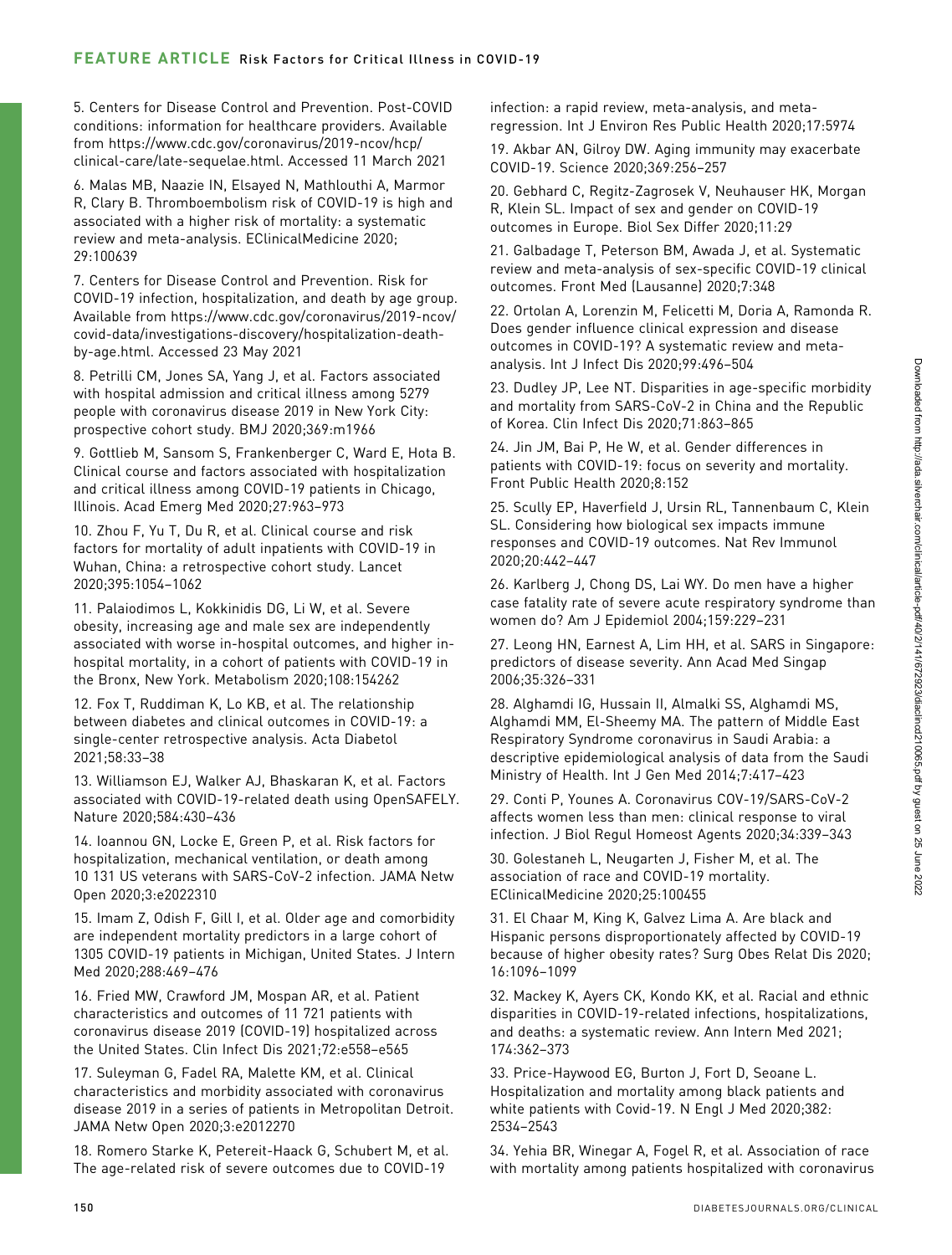disease 2019 (COVID-19) at 92 US hospitals. JAMA Netw Open 2020;3:e2018039

35. Sze S, Pan D, Nevill CR, et al. Ethnicity and clinical outcomes in COVID-19: a systematic review and metaanalysis. EClinicalMedicine 2020;29:100630

36. U.S. Census Bureau. Quickfacts: Detroit city, Michigan. Available from [https://www.census.gov/quickfacts/fact/](https://www.census.gov/quickfacts/fact/table/detroitcitymichigan,waynecountymichigan/PST045219) [table/detroitcitymichigan,waynecountymichigan/PST045219.](https://www.census.gov/quickfacts/fact/table/detroitcitymichigan,waynecountymichigan/PST045219) Accessed 19 December 2020

37. Miller J, Fadel RA, Tang A, et al. The impact of sociodemographic factors, comorbidities, and physiologic responses on 30-day mortality in coronavirus disease 2019 (COVID-19) patients in Metropolitan Detroit. Clin Infect Dis 2021;72:e704–e710

38. Goyal P, Choi JJ, Pinheiro LC, et al. Clinical characteristics of Covid-19 in New York City. N Engl J Med 2020;382:2372–2374

39. Cummings MJ, Baldwin MR, Abrams D, et al. Epidemiology, clinical course, and outcomes of critically ill adults with COVID-19 in New York City: a prospective cohort study. Lancet 2020;395:1763–1770

40. Seiglie J, Platt J, Cromer SJ, et al. Diabetes as a risk factor for poor early outcomes in patients hospitalized with COVID-19. Diabetes Care 2020;43:2938–2944

41. Fadini GP, Morieri ML, Longato E, Avogaro A. Prevalence and impact of diabetes among people infected with SARS-CoV-2. J Endocrinol Invest 2020;43:867–869

42. Wang X, Wang S, Sun L, Qin G. Prevalence of diabetes mellitus in 2019 novel coronavirus: a meta-analysis. Diabetes Res Clin Pract 2020;164:108200

43. Centers for Disease Control and Prevention. National Diabetes Statistics Report 2020: Estimates of Diabetes and Its Burden in the United States. Available from [https://www.cdc.](https://www.cdc.gov/diabetes/pdfs/data/statistics/national-diabetes-statistics-report.pdf) [gov/diabetes/pdfs/data/statistics/national-diabetes-statistics](https://www.cdc.gov/diabetes/pdfs/data/statistics/national-diabetes-statistics-report.pdf)[report.pdf](https://www.cdc.gov/diabetes/pdfs/data/statistics/national-diabetes-statistics-report.pdf). Accessed 27 December 2020

44. Apicella M, Campopiano MC, Mantuano M, Mazoni L, Coppelli A, Del Prato S. COVID-19 in people with diabetes: understanding the reasons for worse outcomes. Lancet Diabetes Endocrinol 2020;8:782–792

45. Kumar A, Arora A, Sharma P, et al. Is diabetes mellitus associated with mortality and severity of COVID-19? A metaanalysis. Diabetes Metab Syndr 2020;14:535–545

46. Guan WJ, Liang WH, Zhao Y, et al.; China Medical Treatment Expert Group for COVID-19. Comorbidity and its impact on 1590 patients with COVID-19 in China: a nationwide analysis. Eur Respir J 2020;55:2000547

47. Roncon L, Zuin M, Rigatelli G, Zuliani G. Diabetic patients with COVID-19 infection are at higher risk of ICU admission and poor short-term outcome. J Clin Virol 2020;127:104354

48. Zhang Y, Cui Y, Shen M, et al.; Medical Team from Xiangya Hospital to Support Hubei, China. Association of diabetes mellitus with disease severity and prognosis in COVID-19: a retrospective cohort study. Diabetes Res Clin Pract 2020;165:108227

49. Yan Y, Yang Y, Wang F, et al. Clinical characteristics and outcomes of patients with severe covid-19 with diabetes. BMJ Open Diabetes Res Care 2020;8:e001343

50. Shang L, Shao M, Guo Q, et al. Diabetes mellitus is associated with severe infection and mortality in patients with COVID-19: a systematic review and meta-analysis. Arch Med Res 2020;51:700–709

51. Guo L, Shi Z, Zhang Y, et al. Comorbid diabetes and the risk of disease severity or death among 8807 COVID-19 patients in China: a meta-analysis. Diabetes Res Clin Pract 2020;166:108346

52. Bode B, Garrett V, Messler J, et al. Glycemic characteristics and clinical outcomes of COVID-19 patients hospitalized in the United States. J Diabetes Sci Technol 2020;14:813–821

53. Smati S, Tramunt B, Wargny M, et al.; CORONADO investigators. Relationship between obesity and severe COVID-19 outcomes in patients with type 2 diabetes: results from the CORONADO study. Diabetes Obes Metab 2021;23:391–403

54. Smith SM, Boppana A, Traupman JA, et al. Impaired glucose metabolism in patients with diabetes, prediabetes, and obesity is associated with severe COVID-19. J Med Virol 2021;93:409–415

55. Vargas-Vazquez A, Bello-Chavolla OY, Ortiz-Brizuela E, et al. Impact of undiagnosed type 2 diabetes and prediabetes on severity and mortality for SARS-CoV-2 infection. BMJ Open Diabetes Res Care 2021;9:e002026

56. Li H, Tian S, Chen T, et al. Newly diagnosed diabetes is associated with a higher risk of mortality than known diabetes in hospitalized patients with COVID-19. Diabetes Obes Metab 2020;22:1897–1906

57. Wang Z, Du Z, Zhu F. Glycosylated hemoglobin is associated with systemic inflammation, hypercoagulability, and prognosis of COVID-19 patients. Diabetes Res Clin Pract 2020;164:108214

58. Guo W, Li M, Dong Y, et al. Diabetes is a risk factor for the progression and prognosis of COVID-19. Diabetes Metab Res Rev 2020;36:e3319

59. Bello-Chavolla OY, Bahena-Lopez JP, Antonio-Villa NE, et al. Predicting mortality due to SARS-CoV-2: a mechanistic score relating obesity and diabetes to COVID-19 outcomes in Mexico. J Clin Endocrinol Metab 2020;105:dgaa346

60. Zhou Y, Chi J, Lv W, Wang Y. Obesity and diabetes as high-risk factors for severe coronavirus disease 2019 (COVID-19). Diabetes Metab Res Rev 2021;37:e3377

61. Singh AK, Gupta R, Ghosh A, Misra A. Diabetes in COVID-19: prevalence, pathophysiology, prognosis and practical considerations. Diabetes Metab Syndr 2020;14:303–310

62. Giacomelli A, Ridolfo AL, Milazzo L, et al. 30-Day mortality in patients hospitalized with COVID-19 during the first wave of the Italian epidemic: a prospective cohort study. Pharmacol Res 2020;158:104931